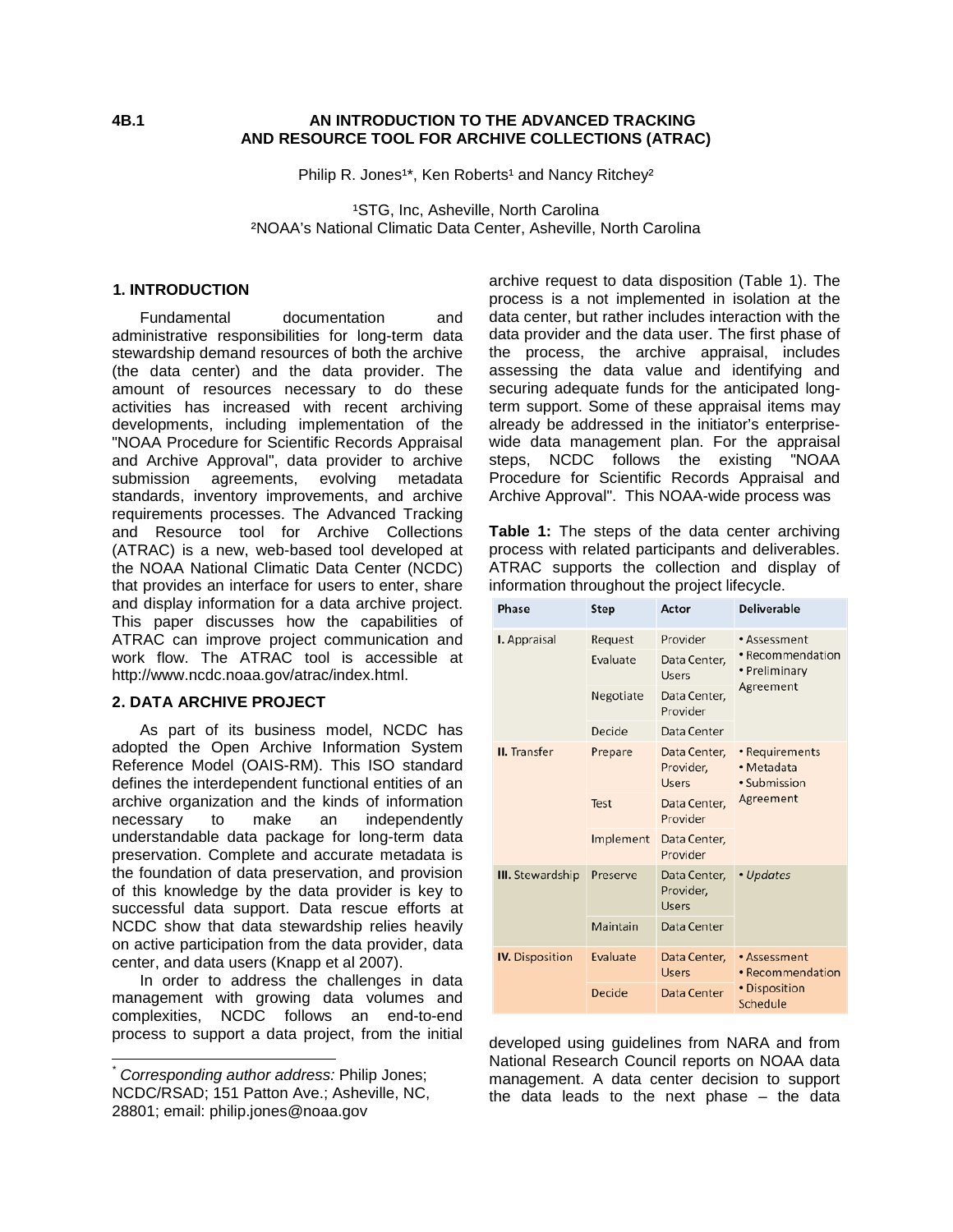transfer – when details of the project are confirmed and systems are developed to implement the operational management of the data. The archive metadata are also developed during this phase with the provider. For this effort, NCDC employs metadata formats compatible with international standards to facilitate data preservation, discovery, access, and information compatibility. The following long-term stewardship phase is the primary objective of the data archive project. Again, the stewardship responsibility must be shared by the data provider and participating user community in order to fully support the data. The decision process to end data center support is similar to the initial appraisal phase in that users are engaged in the process.

### **3. ATRAC OVERVIEW**

#### *3.1 Purpose*

The ATRAC system tracks the progress of a data center project through all phases of the archiving process. The tool provides a common environment for project stakeholders to gather and share information on a project, and it is a common source for interested parties to find status

information on projects. This provided efficiency in communication reduces the cost, time and risks associated with data center projects. Use of ATRAC requires no training or prior experience with data archiving. It points data providers to archiving guidelines that establish project expectations and it facilitates the use of data standards for new users.

#### *3.2 Design*

There are three primary areas of ATRAC web pages: 1) the Home pages with introduction and guidelines; 2) the Project Display pages with project status and summary information; and 3) the Project Input pages that collect input to be published on the Project Display pages and in data center documents. Any user may acquire an ATRAC account through email in order to provide information on a project. Behind a login, a user has the ability to provide input on projects associated with his/her profile. A project is associated with a user's profile by either the user creating a new project or by the user being added to an existing project by a project stakeholder.



**Figure 1:** Web diagram of ATRAC, showing the pages in each primary functional area.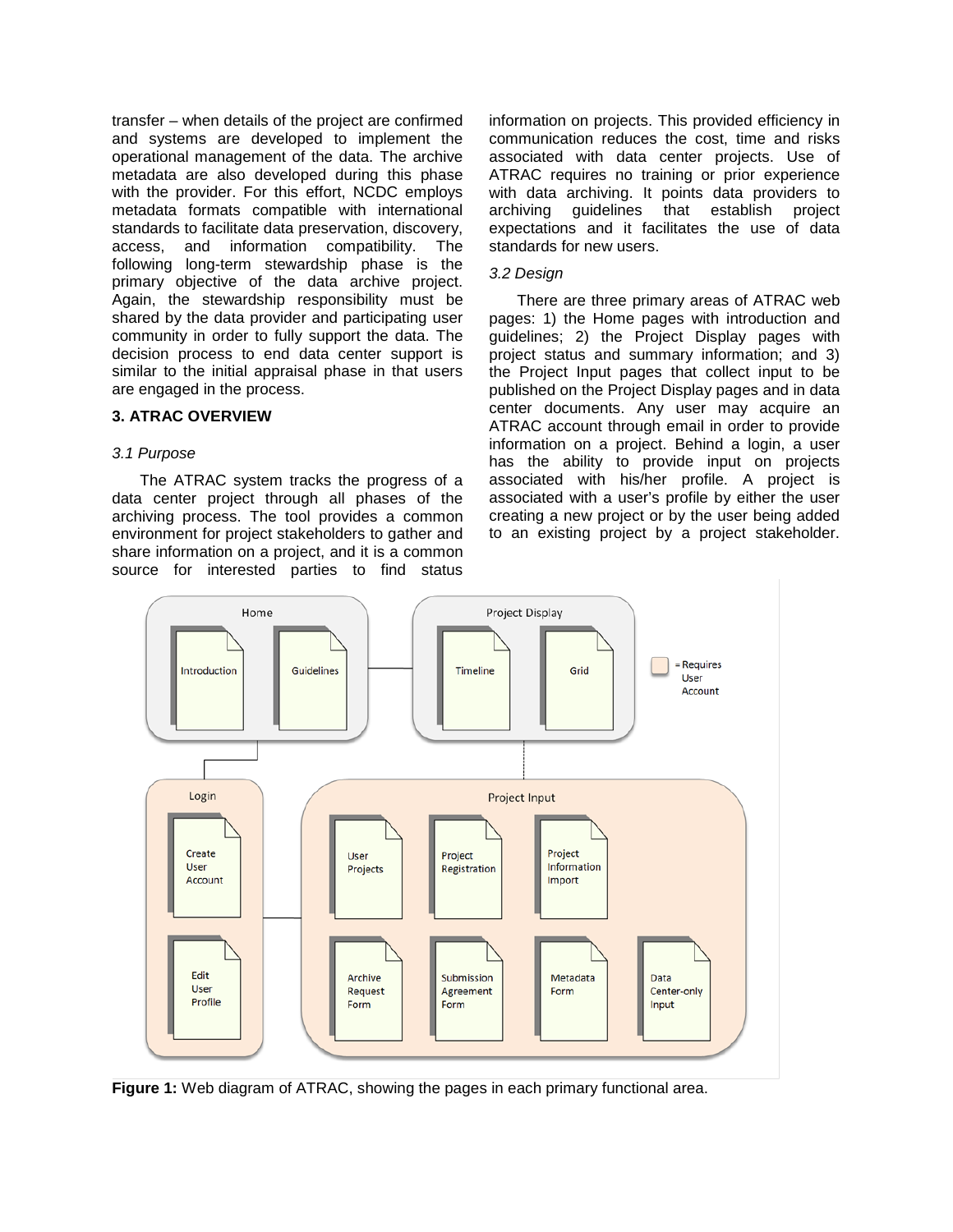The input section of ATRAC is a set of web forms that collect information to feed the project display pages. The web forms are categorized by type of information with form content presented in a succinct layout for users. Submitted input must pass validation checks in order to be published in the project display. The input is also used by the data center to populate project documents.

### *2.3 Software Architecture*

The Advanced Tracking and Resource tool for Archive Collections (ATRAC) features a technology stack centered around the Spring Framework, a popular source framework for enterprise Java applications. As one of the components of the framework, Spring Security provides a flexible and robust solution for authentication and access controls. ATRAC's data management and persistence requirements are met through the use of Hibernate, an object/relational mapping library that features nearly seamless integration with Spring. In terms of client-side architecture, ATRAC utilizes jQuery, an extensible JavaScript library, allowing for an interactive and dynamic user experience.

### *2.4 Features*

ATRAC has several features that simplify its use. The input forms collect information on a project using a combination of menu selection, auto-population and free text entry. A user can save a partially completed form or submit a completed form. A validation check is run upon submission of a completed form and returns a message for success or errors. Form validation ensures compliance and returned error messages instruct users on how to correct an error. The validation routine checks form content against rules of completeness, conditionality and format. Validation rules are based on the intended use of the form content for display or in document templates. A submitted form that passes validation automatically triggers an email notification from ATRAC to the project stakeholders, including the data center representatives. Only validated form content is displayed on the project display pages or used in document templates.

The project status information maintained in ATRAC is presented on the project display pages. Projects are displayed in two compatible



**Figure 2:** Sample Timeline display of projects with milestones, tasks and status information.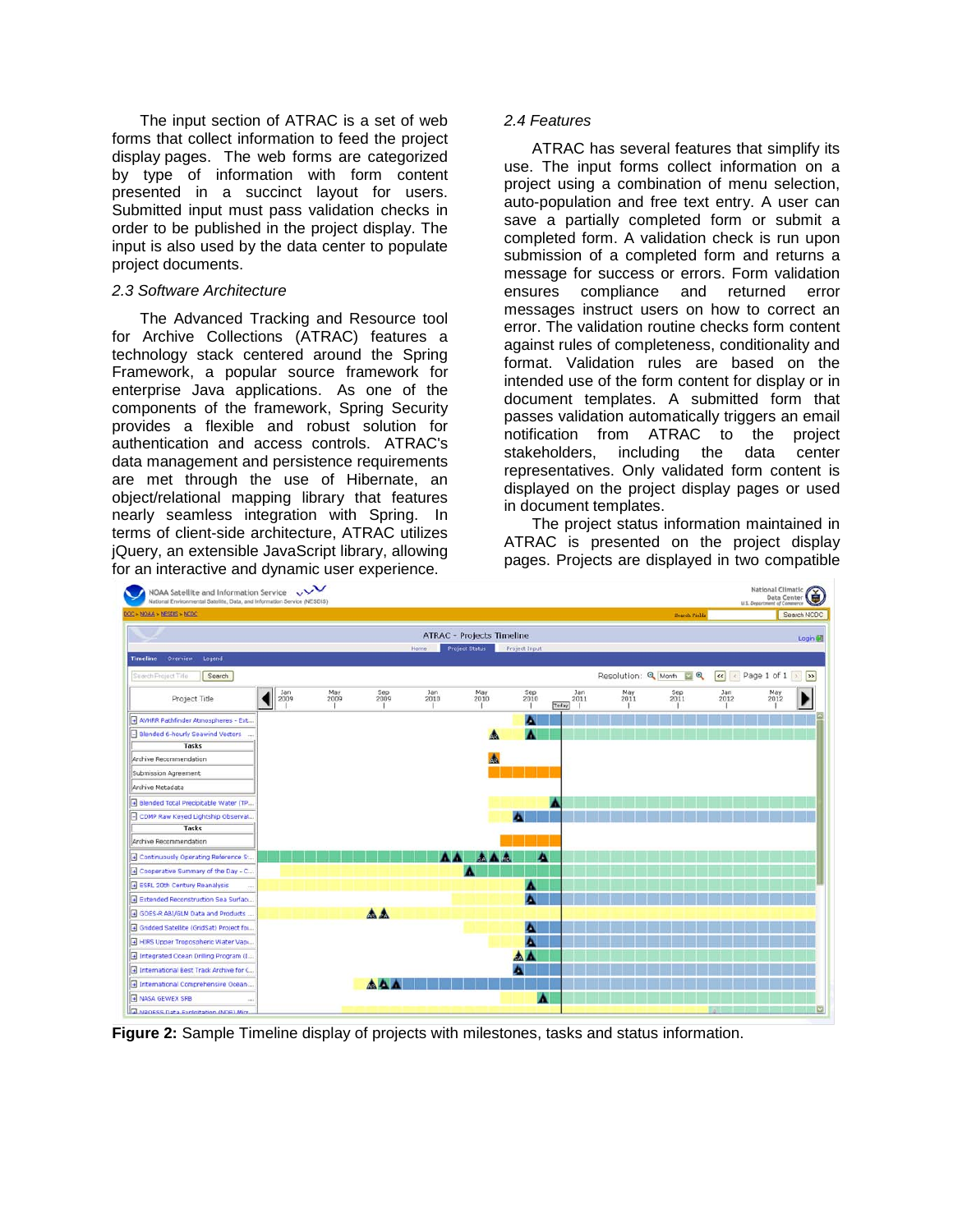| ATRAC - Projects Overview<br>Login <b>O</b>                                                             |             |                              |              |                                |                        |                      |                             |                                                                                |                 |
|---------------------------------------------------------------------------------------------------------|-------------|------------------------------|--------------|--------------------------------|------------------------|----------------------|-----------------------------|--------------------------------------------------------------------------------|-----------------|
|                                                                                                         |             |                              | Home         | <b>Project Status</b>          |                        | Project Input        |                             |                                                                                |                 |
| Timeline<br><b>Overview</b><br>Legend                                                                   |             |                              |              |                                |                        |                      |                             |                                                                                |                 |
| Search<br>Search Project Title                                                                          |             |                              |              |                                |                        |                      |                             |                                                                                |                 |
| <b>Project Title</b>                                                                                    | Provider    | <b>Data</b><br><b>Center</b> | <b>CLASS</b> | <b>Ingest</b><br><b>Status</b> | Ingest<br><b>Start</b> | <b>Planned Tasks</b> | <b>In Work Tasks</b>        | <b>Complete Tasks</b>                                                          | <b>Modified</b> |
| <b>AVHRR Pathfinder Atmospheres -</b><br>Extended (PATMOS-X)                                            | <b>TBD</b>  | <b>NCDC</b>                  | No           | <b>Static</b>                  | 9/15/2010              | None                 | • Archive<br>Recommendation | None                                                                           | 9/27/2010       |
| <b>Blended Total Precipitable Water</b><br>(TPW) and TPW Anomalies                                      | <b>TBD</b>  | <b>NCDC</b>                  | <b>TBD</b>   | Ongoing                        | 11/1/2010              | None                 | • Archive<br>Recommendation | None                                                                           | 9/24/2010       |
| CDMP Raw Keyed Lightship<br>Observations                                                                | <b>TBD</b>  | <b>NCDC</b>                  | No           | <b>Static</b>                  | 8/30/2010              | None                 | · Archive<br>Recommendation | None                                                                           | 9/24/2010       |
| Continuously Operating Reference TBD<br>System (CORS)                                                   |             | <b>NGDC</b>                  | TBD          | Ongoing                        | 2/1/2005               | None                 | • Other                     | · Submission<br>Agreement<br>• Archive Metadata                                | 10/28/2010      |
| Cooperative Summary of the Day<br>- COOP Historical Integration<br>Project (CHIP)                       | <b>TBD</b>  | <b>NCDC</b>                  | No           | Ongoing                        | 4/9/2010               | None                 | None                        | None                                                                           | 9/27/2010       |
| <b>ESRL 20th Century Reanalysis</b>                                                                     | <b>TBD</b>  | <b>NCDC</b>                  | Yes          | Ongoing                        | 9/30/2010              | None                 | None                        | None                                                                           | 9/27/2010       |
| <b>Extended Reconstruction Sea</b><br>Surface Temperature (ERSST),<br>Version 3b                        | <b>TBD</b>  | NCDC                         | No           | <b>Static</b>                  | 9/15/2010              | None                 | None                        | None                                                                           | 9/27/2010       |
| Gridded Satellite (GridSat) Project TBD<br>for ISCCP B1 CDR                                             |             | <b>NCDC</b>                  | No           | <b>Static</b>                  | 9/15/2010              | None                 | None                        | None                                                                           | 9/27/2010       |
| <b>HIRS Upper Tropospheric Water</b><br>Vapor (UTWV) CDR                                                | <b>TBD</b>  | <b>NCDC</b>                  | No           | <b>Static</b>                  | 9/1/2010               | None                 | None                        | None                                                                           | 9/27/2010       |
| Integrated Ocean Drilling Program TBD<br>(IODP)-U.S. Implementing<br>Org.(USIO) Core Data and<br>Images |             | NGDC                         | No           | Ongoing                        | 9/1/2010               | None                 | None                        | • Submission<br>Agreement                                                      | 10/22/2010      |
| <b>International Best Track Archive</b><br>for Climate Stewardship<br>(IBTrACS), Version 3.0            | TBD         | <b>NCDC</b>                  | No           | <b>Static</b>                  | 8/25/2010              | None                 | None                        | None                                                                           | 9/27/2010       |
| <b>International Comprehensive</b><br>Ocean-Atmosphere Data Set<br>Release 2.5                          | <b>ESRL</b> | <b>NCDC</b>                  | Yes          | <b>Static</b>                  | 9/16/2009              | None                 | None                        | • Archive<br>Recommendation<br>• Submission<br>Agreement<br>· Archive Metadata | 9/27/2010       |
| <b>NASA GEWEX SRB</b>                                                                                   | <b>TBD</b>  | <b>NCDC</b>                  | <b>TBD</b>   | Ongoing                        | 10/15/2010 None        |                      | None                        | None                                                                           | 9/27/2010       |
| National Ice Center Sea Ice<br>Charts                                                                   | <b>TBD</b>  | <b>NCDC</b>                  | <b>TBD</b>   | Ongoing                        | 11/1/2010              | None                 | None                        | None                                                                           | 9/27/2010       |
| <b>NPOESS Data Exploitation (NDE)</b><br>Microwave Integrated Retrieval<br>System (MIRS)                | <b>TBD</b>  | <b>NCDC</b>                  | <b>TBD</b>   | Pending                        | 12/16/2011 None        |                      | None                        | None                                                                           | 9/27/2010       |
| <b>NPOESS Data Exploitation (NDE)</b><br><b>NOAA-Unique CrIS/ATMS</b><br>Processing System (NUCAPS)     | <b>TBD</b>  | <b>NCDC</b>                  | <b>TBD</b>   | Pending                        | 12/16/2011 None        |                      | None                        | None                                                                           | 9/27/2010       |
| NPP Cal/Val Campaigns                                                                                   | <b>TBD</b>  | <b>NCDC</b>                  | Yes          | Pending                        | 1/18/2012              | None                 | None                        | None                                                                           | 9/27/2010       |
| Ranid Undate Cycle (RUC) Model                                                                          | <b>TRD</b>  | <b>NCDC</b>                  | <b>TRD</b>   | Ongoing -                      | 9/15/2010 None         |                      | None                        | None                                                                           | 9/27/2010       |

**Figure 3:** Sample Grid display of projects with the capability to sort project details by column.

views: timeline and grid (Figures 2 and 3). The timeline view paginates the projects for a userconfigurable time scale and period. The view displays the status of data ingest with the option to expand the view to include a project's tasks and events. Recorded details of task milestones and events are displayed when a user mouses over the respective icons. The ATRAC grid view displays characteristics of projects in sortable table columns. The data ingest and task columns have color-coded cells by status type to support the visual grouping of projects. Both the timeline and grid views share project search results to filter the project display. Project search criteria include project title, data producer, data center, ingest status and Comprehensive Large-Array [data] Stewardship System (CLASS) support.

Information in the forms is used by the data center for project assessments, planning, and to populate one or more standard document templates. These templates include an archive recommendation letter, a data submission agreement and standards-based discovery metadata. While the document templates can be populated, formatted and exported by the system, the system itself is not a document management system or repository. The PDF or XML formatted documents produced by ATRAC are intended to be managed in another system as appropriate by data center and/or document type.

The previous ten saved or submitted (i.e., validated) versions of a form are accessible to users allowing retrieval of earlier form versions. A user accesses the previous versions from a history page for each form displaying the associated saved and submitted form date and author.

Input that's shared between one or more forms is automatically copied to the corresponding form thus requiring users enter like information in just any one form. Examples of this include the data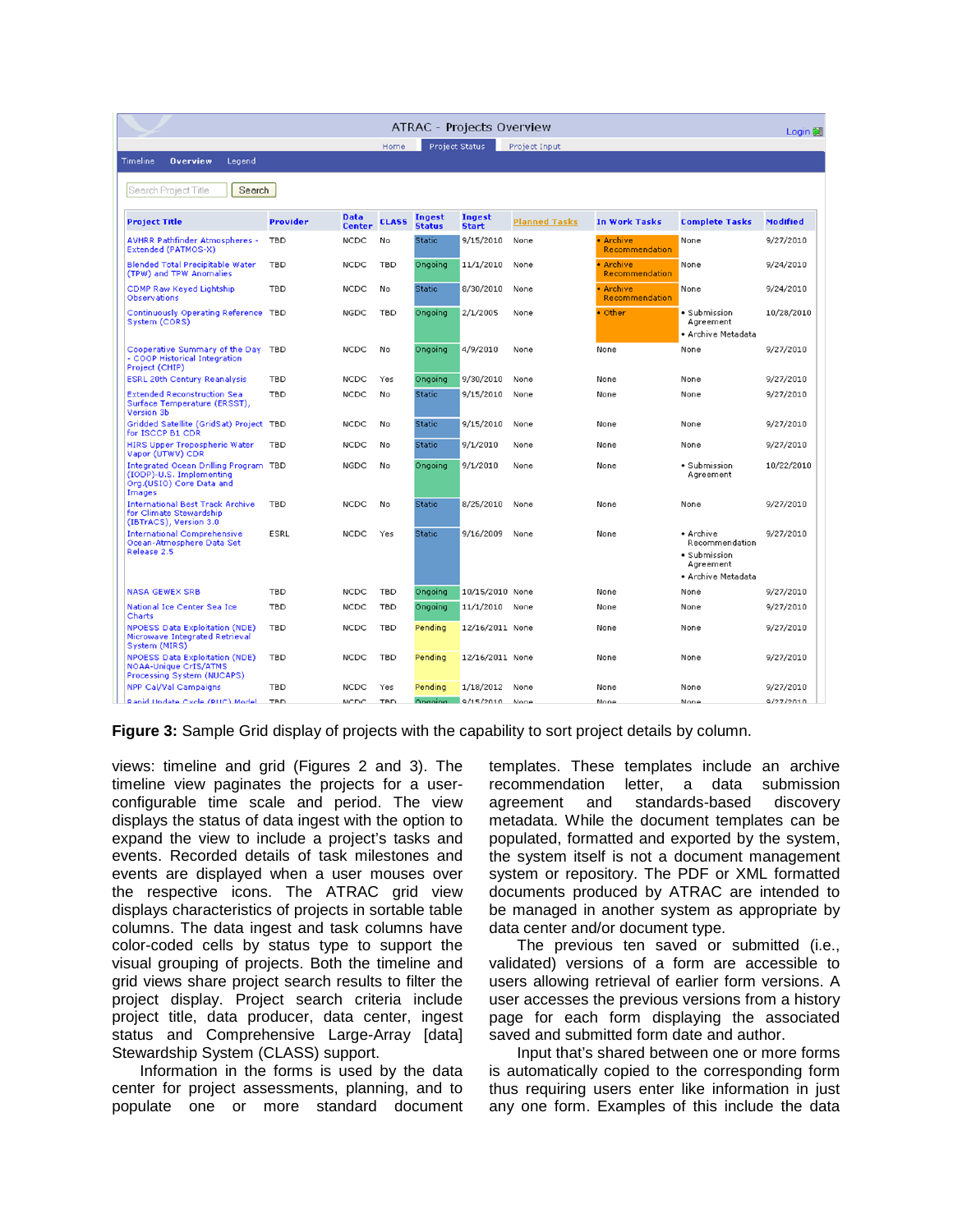overview, data format and volume information. The system also shares components of information across all projects. Contact information components are one example, where upon typing a contact entry the system automatically queries stored contact components and presents the matching options for selection (e.g., see Figure 4). The system can store the entry of new components and save edits made to existing components.

| I<br>× |  |
|--------|--|
|        |  |

name.

First Name:

Organization

Email:

Dhone

Jason

NCDC

000.071.4220

Jason.Sharp@noaa.gov

| O Myself<br>O Other   | 1. Identify a Provider contact who is knowledgeable about the data and whose contact information<br>can be listed as the primary data point-of-contact. |  |  |  |  |  |
|-----------------------|---------------------------------------------------------------------------------------------------------------------------------------------------------|--|--|--|--|--|
| Last Name:            | hal                                                                                                                                                     |  |  |  |  |  |
| First Name:           | Sharp, Jason                                                                                                                                            |  |  |  |  |  |
| Organization:         | Zhao, Limin                                                                                                                                             |  |  |  |  |  |
| Email:                |                                                                                                                                                         |  |  |  |  |  |
| Phone:                |                                                                                                                                                         |  |  |  |  |  |
| Contact Instructions: |                                                                                                                                                         |  |  |  |  |  |
| Contact Hours:        |                                                                                                                                                         |  |  |  |  |  |
| b)                    |                                                                                                                                                         |  |  |  |  |  |
| O Myself<br>O Other   | 1. Identify a Provider contact who is knowledgeable about the data and whose contact information<br>can be listed as the primary data point-of-contact. |  |  |  |  |  |
| Last Name:            | Sharp                                                                                                                                                   |  |  |  |  |  |

| Contact Instructions:                                  |  |  |
|--------------------------------------------------------|--|--|
| Contact Hours:                                         |  |  |
| <b>Figure 4.</b> Screen capture of the ATRAC interface |  |  |
| showing (a) the presentation of possible matching      |  |  |
|                                                        |  |  |
| contact names upon entering letters of a name,         |  |  |
| and (b) resulting auto-population of contact           |  |  |
| information after selection of the stored contact      |  |  |
|                                                        |  |  |

Information from another comparable project can be imported to a user's project to facilitate data entry. A project import is achieved through a search and selection, where the selected project's information is copied to all respective project forms. The projects available for importing are limited by a user's read permission.

The majority of projects in ATRAC are publicly viewable throughout the system, though project stakeholders have the capability to "hide" the display of their project information behind a login viewable only to specified ATRAC users. Project stakeholders can also assign write permission for their project to a limited number of users (in addition to data center representatives). These permission features allow stakeholders to effectively manage the level of participation needed for their project.

## **4. PLANNED IMPROVEMENTS**

Project information in ATRAC originates from and/or is already used in other systems, and so a natural progression for the tool is to develop interfaces with these related systems for efficient information management. The related systems include data and metadata inventory systems at NCDC and other data centers, and external product development tracking systems. Plans have been made for these new interfaces and some of the initial development is currently in work.

# **ACKNOWLEDGMENTS**

The Authors thank and recognize Dan Kowal of the National Geophysical Data Center (NGDC), who significantly contributed his time and effort into testing, reviewing and providing recommendations on the tool.

### **REFERENCES**

Consultative Committee on Space Data Systems (CCSDS), 2003: *Reference Model for an Open Archival Information System (OAIS)*, CCSDS 650.0-B-1, adopted as ISO 14721.2003.

Committee on Archiving and Accessing Environmental and Geospatial Data at NOAA, National Research Council, 2007: *Environmental Data Management at Stewardship, and Access*, National Academies Press.

Knapp, K. R., J. J. Bates and B. Barkstrom, 2007: Scientific Data Stewardship: Lessons from a satellite data rescue effort, Bulletin of the AMS, 88 (9), 1359-1361 doi:10.1175/BAMS-88-9-1359.

NOAA Procedure for Scientific Records Appraisal and Archive Approval, August 2008.